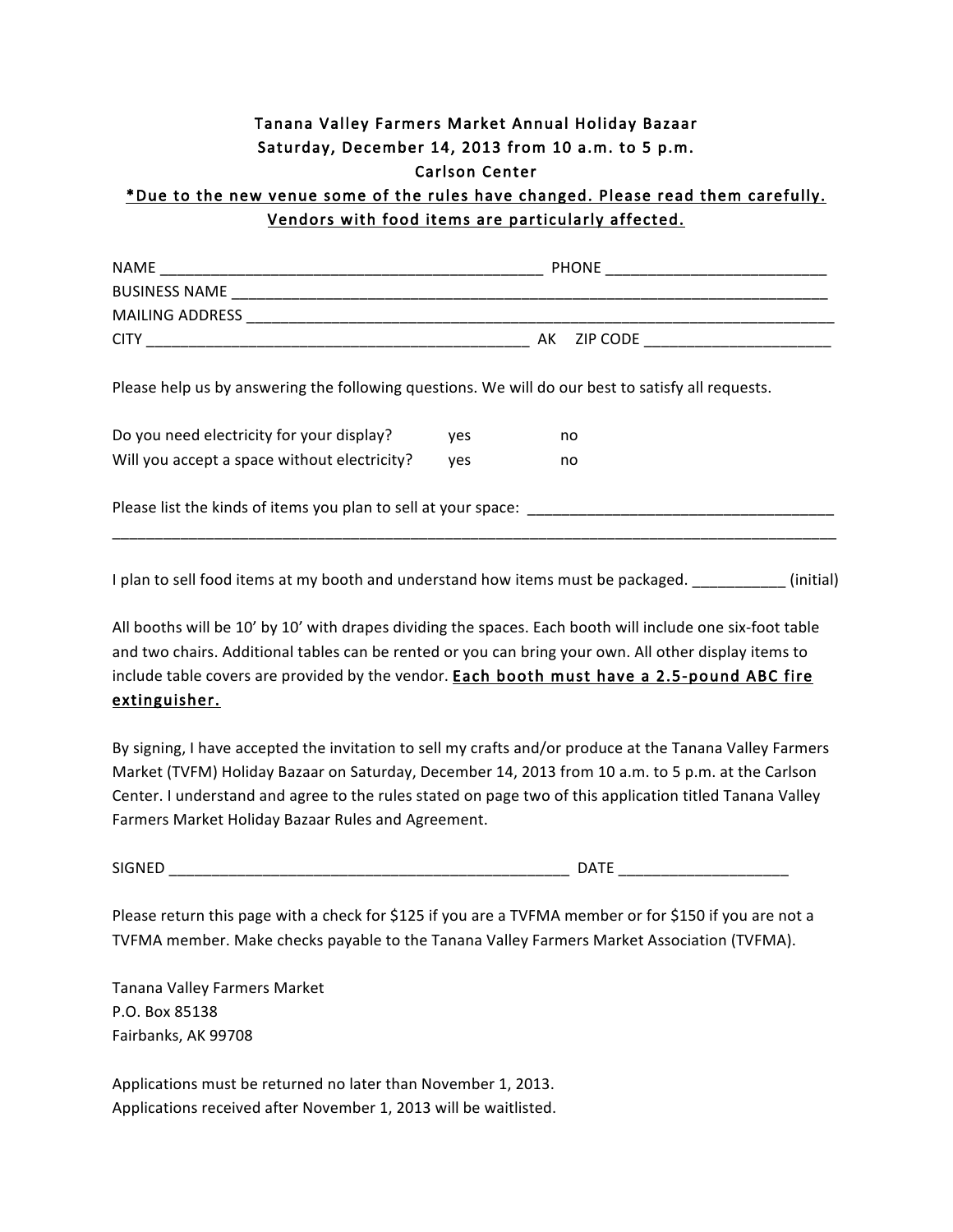Tanana Valley Farmers Market Holiday Bazaar Rules and Agreement

## \*Due to the new venue at the Carlson Center, some of the rules have changed. Please read them carefully. Vendors with food items are particularly affected.

1. The TVFMA requires that all items for sale must be Alaskan grown, made or produced in order to participate in this event. This invitation to participate in the TVFM Holiday Bazaar is for sale of items that are normally sold at the Farmers Market during the summer season. If you have questions concerning whether the items you plan to offer are allowed, please contact the Market Manager at 456-3276.

2. Display spaces for the bazaar will be assigned on a priority basis.

FIRST PRIORITY: Active TVFMA members who attended the 2013 market at least 50% of the time during the 2013 market season.

SECOND PRIORITY: Active TVFMA members who attended the 2013 market season less than 50% of the time.

THIRD PRIORITY: Non-participating market members.

FOURTH PRIORITY: Non-market members.

3. The booth fee is \$125 for participants who are paid members of the Tanana Valley Farmers Market Association, and \$150 for those who are not Market members. Two vendors are allowed to share a space. Each vendor must send in a separate application with a note telling us with whom they would like to share a space.

4. Homemade, non-perishable food items are permitted at the bazaar. However, due to the Carlson Center rules, food may not be "ready to eat"( for example, an individual cookie placed on a napkin). All items must be packaged in a take away manner and sealed. Free samples are permitted but must be under one ounce in size. A list of ingredients for each food item offered must be available at your table or labeled on your packaging. All DEC rules regarding your food items and samples must be followed and it is your responsibility to research and comply with them.

5. Due to space considerations, vendor participation in the TVFM Holiday Bazaar is limited. Some spaces will include an electrical outlet. If you need electricity, please note that on the application. Spaces are assigned on a "first come, first serve" basis.

7. All booths will be 10' by 10' with drapes dividing the spaces. Each booth will include one six-foot table and two chairs. Additional tables can be rented from the Carlson Center or provided by the vendor. Vendors are responsible for any other display items, decorations, change, trash can, signs and/or posters for their assigned space. Absolutely no balloons allowed. Each booth must have a 2.5pound ABC fire extinguisher. Vendors must remain set-up until 5 p.m. the day of the bazaar unless they are completely sold out.